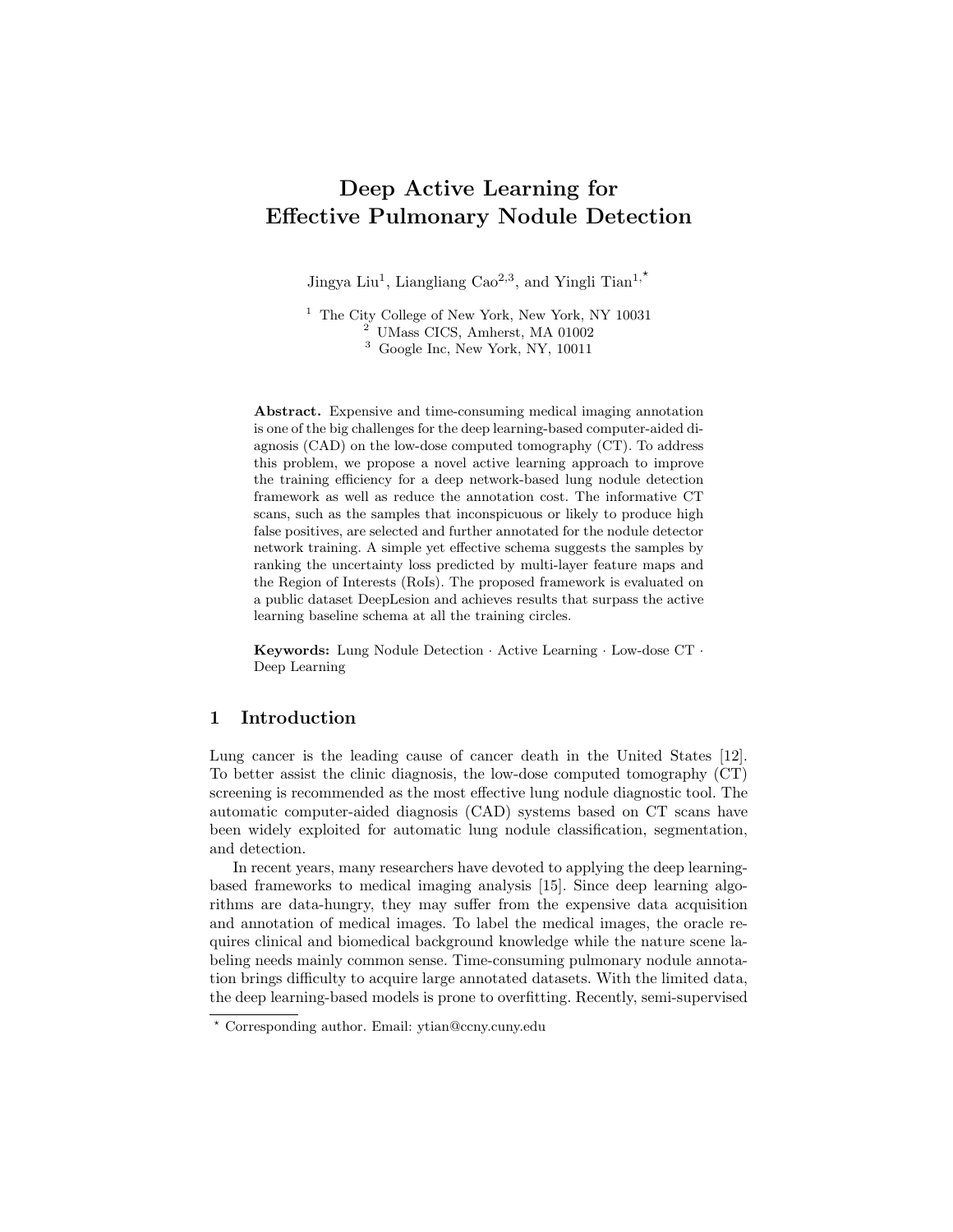

Fig. 1. The flowchart of the proposed active learning nodule detection framework. A group of randomly sampled data is selected to train the nodule detection network. In each of the training cycle, the trained network evaluates the remaining unlabeled CT scans in the unlabeled CT pool by predicting the uncertainty for each CT scan. Based on the uncertainty scores, the top-k informative CT scans are selected in the current training circle considered as the most informative samples for labeling. The newly annotated CTs are further joined the labeled CTs for the detector training. The steps are iterated until the network achieves good performance.

and unsupervised learning-based methods utilize partial or unlabeled data to avoid the annotation cost [5, 6]. These methods mainly focus on extracting good features, however, the data annotations are still required for the downstream tasks, such as classification, segmentation, and detection.

Existing approaches consider active learning methods to reduce data annotation cost by selecting valuable representatives from unlabeled data [2, 4, 9, 10, 13]. For medical imaging, the active learning strategy has shown high potential to reduce the annotation cost  $[1]$ , such as in biomedical image segmentation  $[3]$ , 14, 18] and pathology image classification [11, 13]. Most of the active learning methods for object detection tasks are based on the uncertainty scores predicted by image-level representation extracted from backbone network to select informative samples. Recently, Yoo et al. [19] proposed a state-of-the-art learning-loss schema to predict the loss value of unlabeled data based on the target network, which can be applied to the object detection task. Multi-level features from the target model are fused to map the scalar value for loss prediction. Since the loss prediction network only considers the model loss and despite the task, the loss prediction strategy is robust to various tasks and has high potential to apply to nodule detection tasks. However, the performance of object detection task is not guaranteed with small objects or 3D volumetric data. The image-level distribution is not sufficient and not detailed for pulmonary nodule detection.

There are two major challenges in implementing the existing active learning methods for pulmonary nodule detection. First, unlike natural scene images, CT scans contain relatively small volume of lung nodules relative to the whole 3D CT. Second, the feature similarity between normal tissues and nodules may mislead the sample selection. The image-level uncertainty prediction cannot be directly applied to the 3D features. Although the uncertainty of the whole CT scan can be learned, the informative features that distinguish nodules and tissues are tended to be ignored.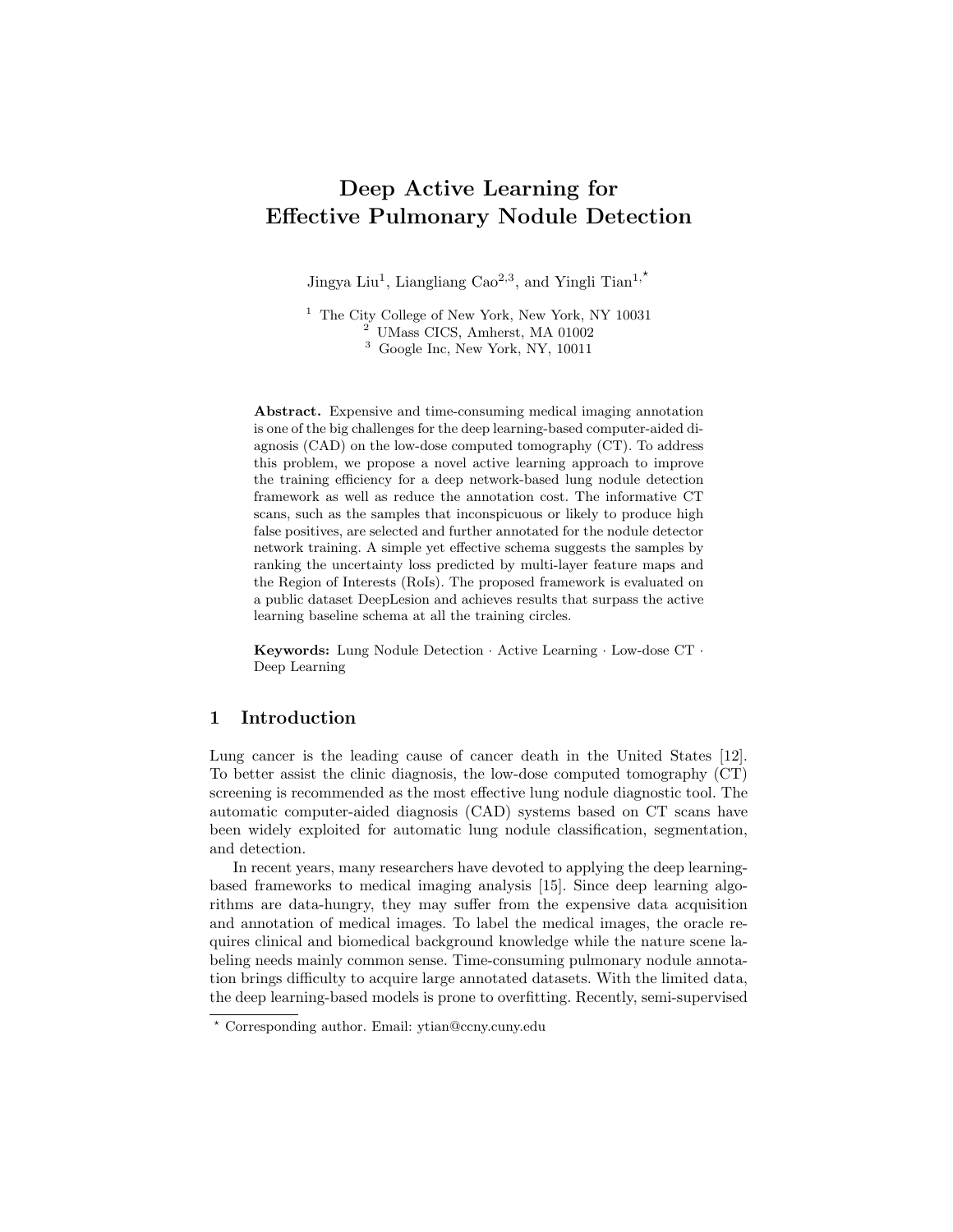To address the above challenges, this paper makes the following contributions: 1) A deep active learning-based nodule detection framework is proposed to achieve comparable performance with less data and annotations, as shown in Fig. 1. The unlabeled CT scans are assessed by a trained model with predicted uncertainties. By sorting the uncertainty scores of CTs, the top-K informative candidates are selected, further annotated as the training data. 2) A simple yet effective uncertainty selection method predicts the loss through the features extracted from the basic blocks of the backbone network which evaluates the learning-loss uncertainty, and the features from region proposals for an RoIlevel prediction. 3) The proposed framework is conducted on the large public DeepLesion dataset [17] and the proposed method surpasses the active learning baseline [19] at all the training cycles.



Fig. 2. The proposed active learning schema for pulmonary nodule detection. A trained 3DFPN detector takes the input of 3D CT volume and obtains the learning-loss features maps through multiple layers  $[P2, P3, P4, P5]$ . The learning-loss uncertainty is computed by aggregating the loss of four-layer feature maps and a global loss predicted by concatenated four-layer features. The RoI-level uncertainty prediction considers the local features of the region proposals prediction and is obtained by summing predicted scores greater than the threshold  $\tau$ . The uncertainty of sample selection combines learning-loss loss with RoI-level loss for each unlabeled CT scan.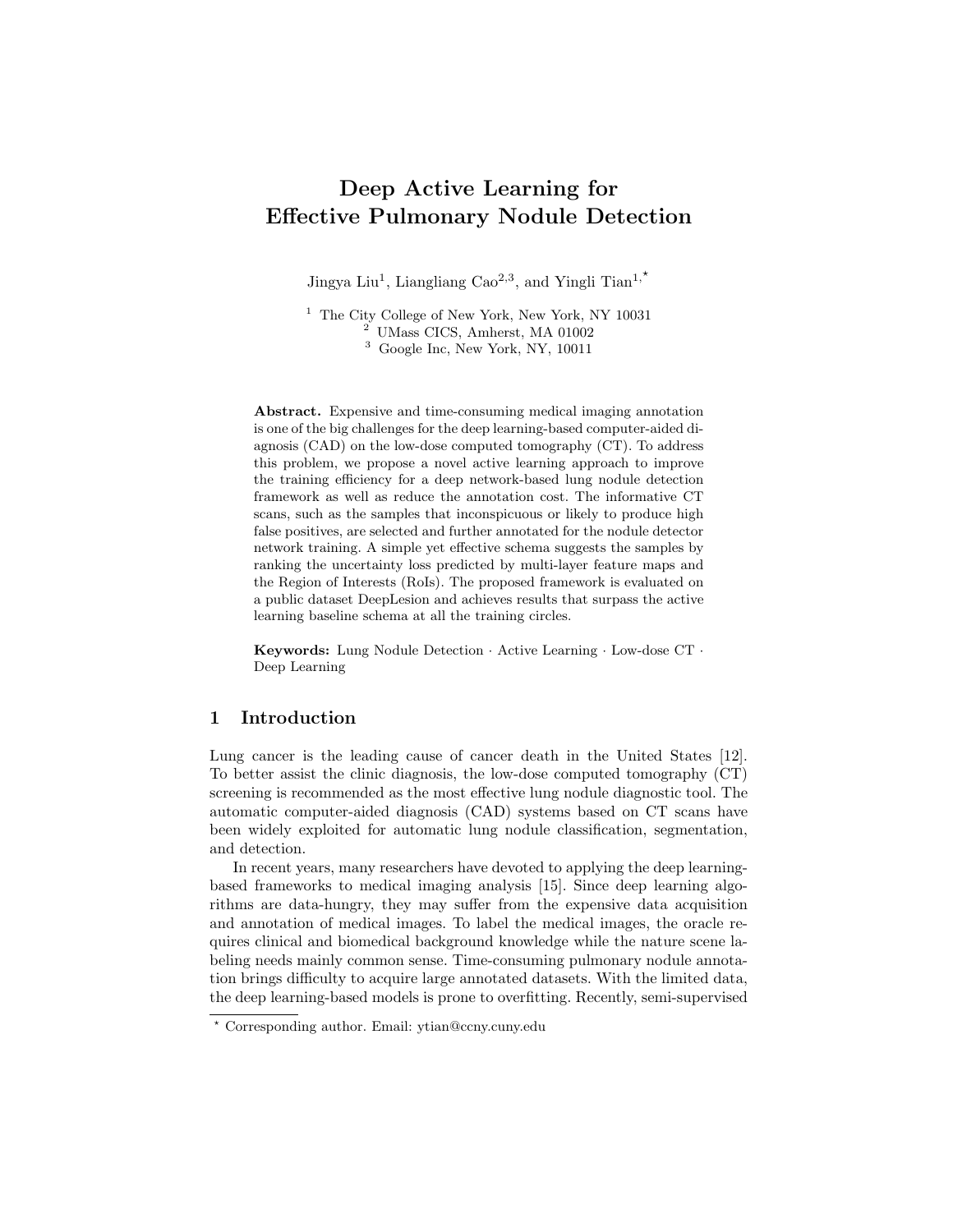#### 4 J. Liu et al.

## 2 Method

The informative CT scans with higher uncertainty values are defined as hard samples, while the non-informative CT scans with lower scores are defined as easy samples. The key insight of our method is to learn from the hard samples of CT scans for pulmonary nodule detection. More specifically, we consider the following two scenarios. 1) The CT scans contain normal tissues with similar features of nodules. The high probability to be detected as nodules leads to a high false-positive rate. 2) The CT scans include the nodules that are difficult to detect, with a small size or low intensity. In this section, we introduce a simple yet effective active learning scheme for pulmonary nodule detection network.

#### 2.1 Nodule Detection Framework

By appending the low-level texture features with higher-level strong-semantic features, the feature pyramid networks (FPNs) [7] achieved good performance on detecting small objects by combining both local and global features through the multi-layered feature extraction. Since the original FPN is designed to process 2D images, considering the spatial information of nodules in consecutive CT slices, we follow the nodule detection network of 3DFPN [8] by applying 3D ResNet-18 as the backbone network and detecting nodule locations in 3D CT volumes. The feature pyramid network consists of four layers of  $[P2, P3, P4, P5]$ , which integrates low-level features through a top-down pathway by lateral connections. The feature maps are further applied to evaluate the uncertainty. Currently, twostage object detection methods such as RCNN, are widely used in small object detection combined with the FPN backbone framework. Yan et al. [16] proposed a 3D Context Enhanced (3DCE) RCNN model for lesion detection, however, the spatial information is not guaranteed by the three-channel images. In this paper, we employ the 3D volume CT scan as input to extract multi-layer features from 3D Feature Pyramid ConvNet  $(3DFPN)$  with the region of interest  $(RoI)$ proposal selection. The prediction includes a confidence score of each nodule candidate, as well as the corresponding position and nodule size, as  $[x, y, z, d]$ , where  $[x, y]$  are the spatial coordinates of the candidate, z is the CT slice index number, d is the diameter of the nodule.

#### 2.2 Active Learning with Nodule Detection

This section introduces the proposed active learning framework for lung nodule detection. During the initial network training, a group of CT scans is randomly selected from all unlabeled CT pool for annotation and defined as  $S_{train}$ . In the first learning cycle, a deep learning framework is trained by  $S_{train}$  and predicts uncertainties  $l$  for each unlabeled CT in the unlabeled pool  $S_{unlabel}$ . As the CT scans are not equally contributed to the performance of the model, the higher predicted uncertainty loss indicates the greater difficulty for the nodule prediction, with the high false-negative rate for the missing nodules or high falsepositive prediction for tissues detected as nodules. We define informative CT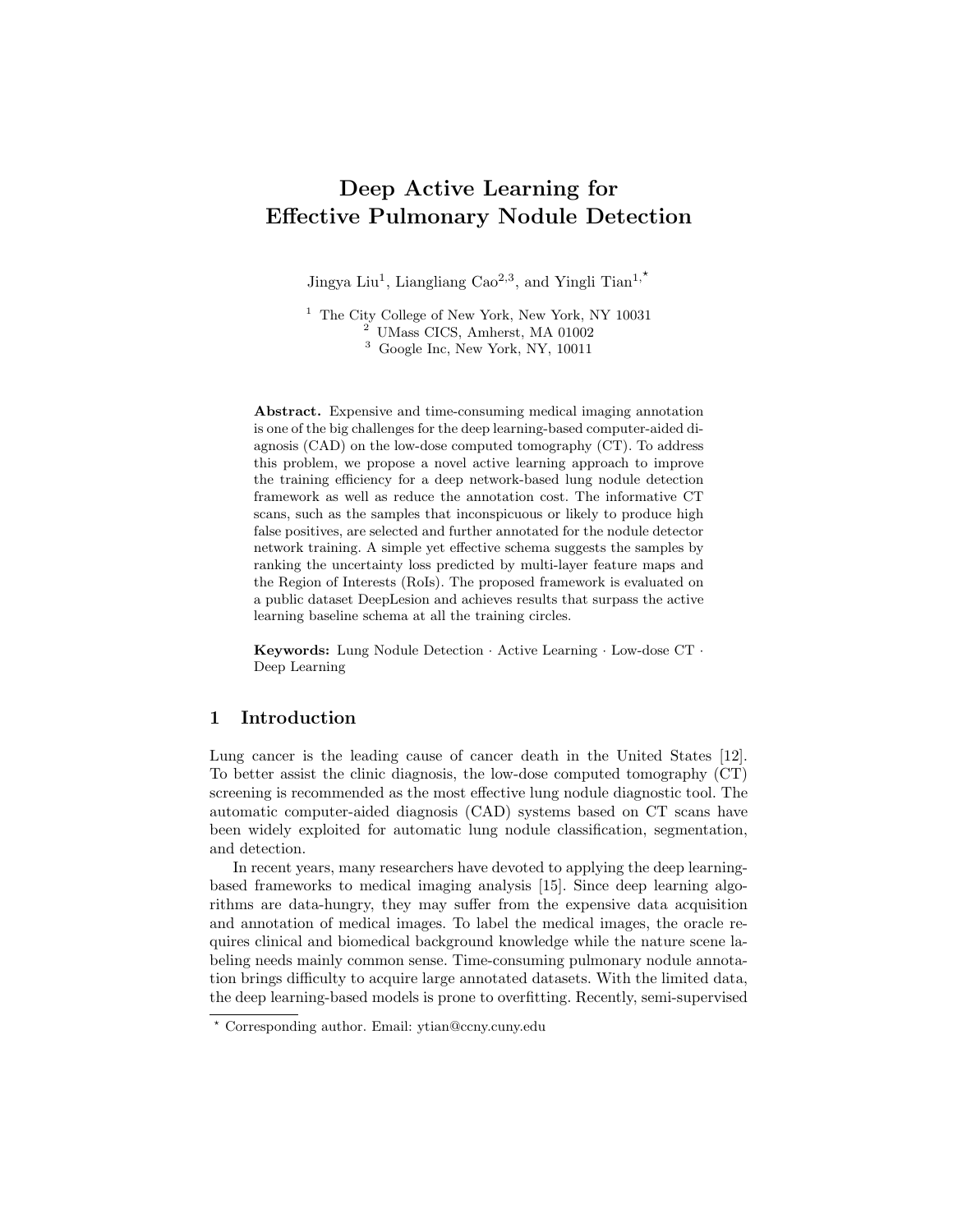scans with high uncertainty value as hard samples and non-informative CT scans with lower scores as easy samples. The hard samples aim to efficiently improve the performance of the nodule detection network. By sorting the predicted loss of  $l$  in descending order, top-k CT scans are selected as the hard samples, which would be annotated by radiologists and aggregated to the training data  $S_{label}$ . The data augmentation methods of the random flip, crop, and rotate are applied to the labeled  $k$  CT scans to avoid overfitting. The augmented data are joined as the input to train the lung nodule detector. The trained model is applied to predict the loss for unlabeled data to select another set of top-k CT scans for annotation. Repeat the active learning schema until the nodule detector achieves good performance.

As illustrated in Fig. 2, an active learning-based sample selection approach is proposed to predict loss through global features and RoIs. 3DFPN is applied as the backbone network by the multi-layer feature maps extracting by a topdown path. The feature maps of  $\{P2, P3, P4, P5\}$  extracted from the last four convolution layers represent the global features, which are normalized by 3D global average pooling and a fully connected (FC) layer. Following the learningloss schema [19], a scan-level prediction consists of multi-layer uncertainty losses of the four feature scalars and a loss predicted by the concatenated four feature maps. The objective function for the learning-loss uncertainty is obtained by the five uncertainty scores, shown as Eq. 1:

$$
l_{scan} = l_{P2} + l_{P3} + l_{P4} + l_{P5} + l_{P_{concat}},
$$
\n(1)

where  $i$  indicates the current feature layers,  $P_{concat}$  concatenates the feature maps of  $\{P2, P3, P4, P5\}.$ 

To obtain the detailed local features for CT scans contained nodules with the small scale and tissues with the similar feature as nodules, the learningloss schema is not sufficient to select the most valuable CT scans by predicting the loss through the feature maps, where the informative features of the true negative and false positives candidates are not statistically significant shown. As the region proposal network predicts nodule candidate location and the region of interest (RoI) cropped from the multi-layer feature maps, in particular, we introduce a simple yet effective sample selection method based on uncertainty prediction by statistically selecting by RoI level uncertainty prediction, as shown in Fig. 2. We aim to select CT scans with a large number of high uncertainty RoI regions as additional criteria for CT scan sample selection.

In order to select the CT scans with the most false-positive samples, a set of uncertainty scores is predicted for each RoI region of the entire 3D CT scan. For each CT scan  $s_i$ , a set of RoI regions  $r_{s_i}$  is obtained. RoI-level loss prediction  $L_{RoI}$  sums the scores of the region proposal  $l_i$  for the value greater than the threshold  $\tau$ , shown as Eq. 2:

$$
L_{RoI} = \begin{cases} \sum_{i=1}^{i} l_i & if \quad l_i > \tau \\ 0 & otherwise. \end{cases}
$$
 (2)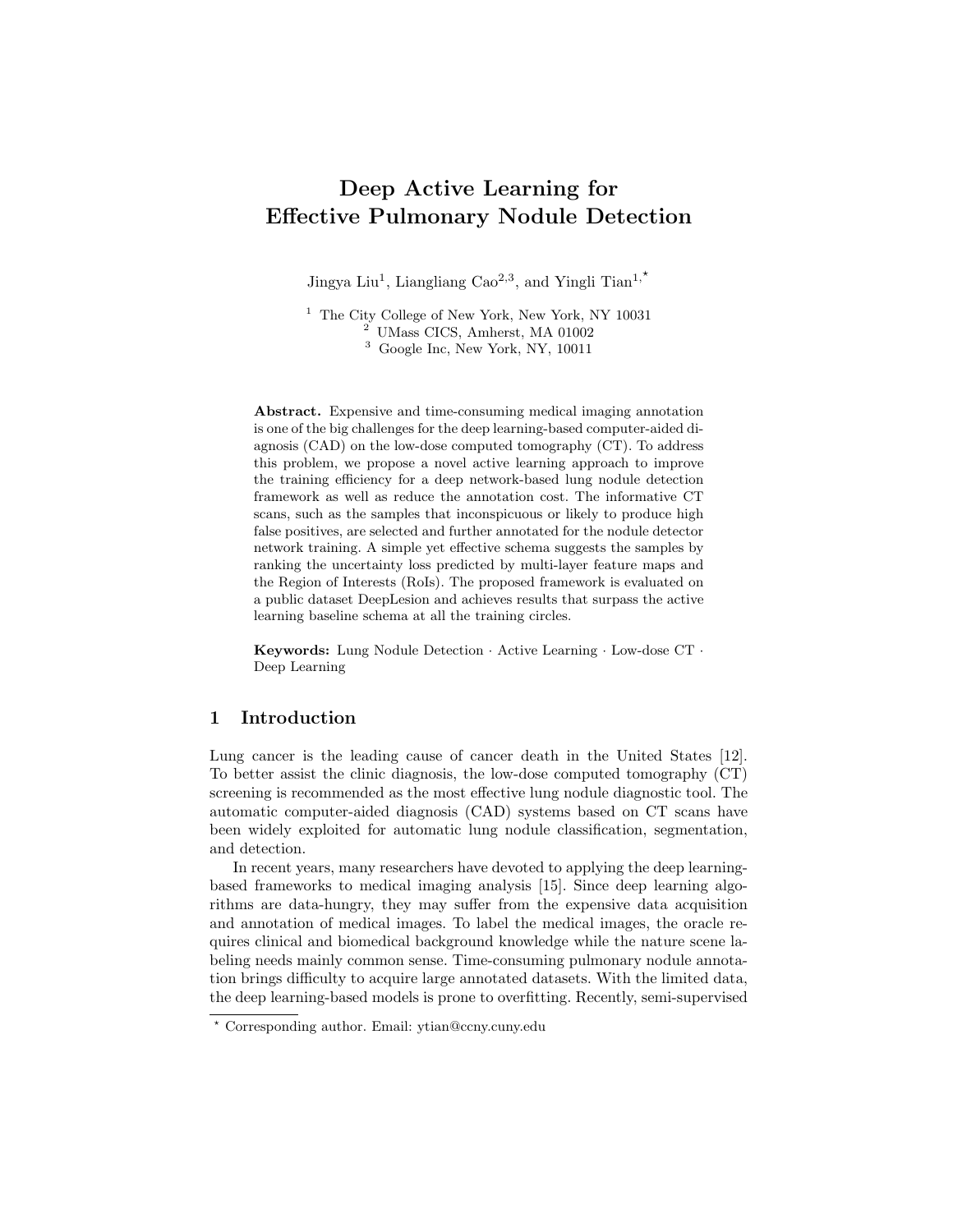6 J. Liu et al.

Therefore, the objective function is combined with learning-loss, RoI-level loss, and detector loss as Eq. 3:

$$
l_{final} = l_{target}(\hat{y}, y) + \lambda_1 \cdot L_{scan}\{\hat{l}, l\} + \lambda_2 \cdot L_{RoI}\{\hat{l}, l\},\tag{3}
$$

where  $\lambda_1, \lambda_2$  are the weights of learning-loss and RoI-level prediction respectively.  $(\hat{l}, l)$  are the two samples selected from different batches followed the batch strategy of [19] by comparing two samples from different batches.

## 3 Experiments

#### 3.1 Experimental Settings

Dataset and Evaluation The NIH DeepLesion dataset [17] contains 32, 000 annotated lesions on the CT scans acquired from 4, 400 patients. In this paper, 1, 281 CT scans with 2, 592 lung nodules are conducted in the evaluation. The 1, 000 CT scans are for training and 281 CT scans from the official split are for testing. To assess the proposed framework, we assume all the CT scans are unlabeled and in each active learning cycle, 10% of the unlabeled dataset are selected and annotated. We follow the evaluation method of the baseline detector 3DCE [16] and employ the sensitivity at certain false positives per image similar to the Free-Response Receiver Operating Characteristic (FROC). In this paper, we present the results for sensitivity at 4 false positives per image for a fair comparison with the baseline detector 3DCE [16] for the performance of lung nodule detection.

Training In the first active learning circle, the detector is trained by a random selected 10% CT scans from the unlabeled data pool with annotations (100 CT scans). The trained model is applied to predict the loss of the remaining 90% unlabeled data. By sorting the loss prediction, the top 100 CTs, which is 10% of the initial unlabeled CT pool, are annotated and added to the training data to finetune the trained model. A total of 30 epochs are applied for each training cycle. The learning rate is initialized as  $0.01$  and decreased by  $1/10$ at the 280 epoch. 300 epochs are conducted for the framework. The 18-layer residual network (ResNet-18) is applied as the backbone network of the 3DFPN detector. Following the same implementation of Yoo et. al [19], loss prediction module of learning-loss schema is conducted for scoring the four feature maps of the backbone network. The RoIs with the prediction score greater than 0.5 are applied to obtain the RoI-level loss. To avoid overfitting in the training process, the random flip, rotation and crop are also applied for the data augmentation.

#### 3.2 Results

Performance Evaluation Table 1 shows the results compared to the baseline detector. By using 80% of all the training data, the sensitivity at 4 false positives per image of our proposed framework is comparable to the baseline 3DCE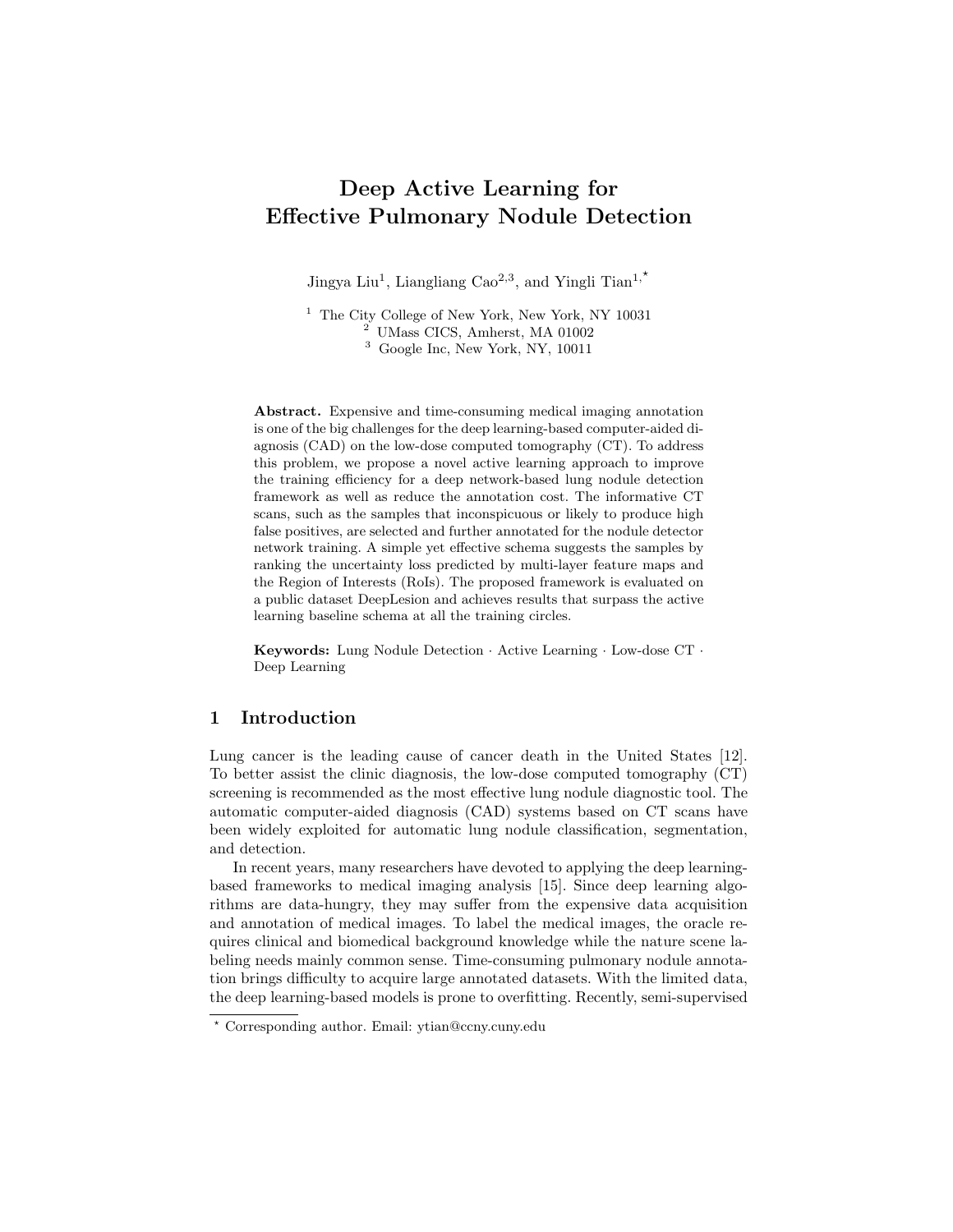Table 1. Comparison between 3DCE [16] and our proposed active learning-based nodule detection network. With the 80% annotated training data, the proposed method achieves a comparable result with the baseline 3DCE network.

|                                      |       |       |       |       | Methods $ 3DCE 16  0urs-60\% 0urs-70\% 0urs-80\% 0urs-90\% 0urs-100\%$ |
|--------------------------------------|-------|-------|-------|-------|------------------------------------------------------------------------|
| $\left $ Sensitivity $\right $ 0.910 | 0.875 | 0.896 | 0.908 | 0.915 | 0.921                                                                  |



Fig. 3. The sensitivities at 4 false positives per image for the proposed active learningbased framework compared with random sampling and learning-loss sample selection.

model with the full training data. By only trained with 60% annotated data, the result of our model is approaching to the sensitivity of 3DCE trained by the full training data with only 3.5% less. With all the training data annotated, our model surpasses the baseline detector by 1.1% sensitivity.

In addition, we compare the sensitivity of the proposed active learning method with random sampling and learning-loss sampling schema [19]. The sensitivities of our proposed method and the baseline active learning methods at 4 false positives per image are shown in Figure 3. Our active learning strategy surpasses learning-loss prediction [19] and random sampling at all active learning cycles. The learning-loss features may fail to capture the features of the nodule location, while the RoI feature region prediction may lose the global information. As shown in Fig. 3, by training with 60% annotated data, the proposed method obtains an 87.5% sensitivity at 4 false positives per image which is 6% higher than the random sampling baseline, and 4% higher than the learning-loss sample selection strategy. The performance of the nodule detector is greatly improved by combining the learning-loss and RoI-level prediction shown the effectiveness of the proposed active learning sample selection strategy.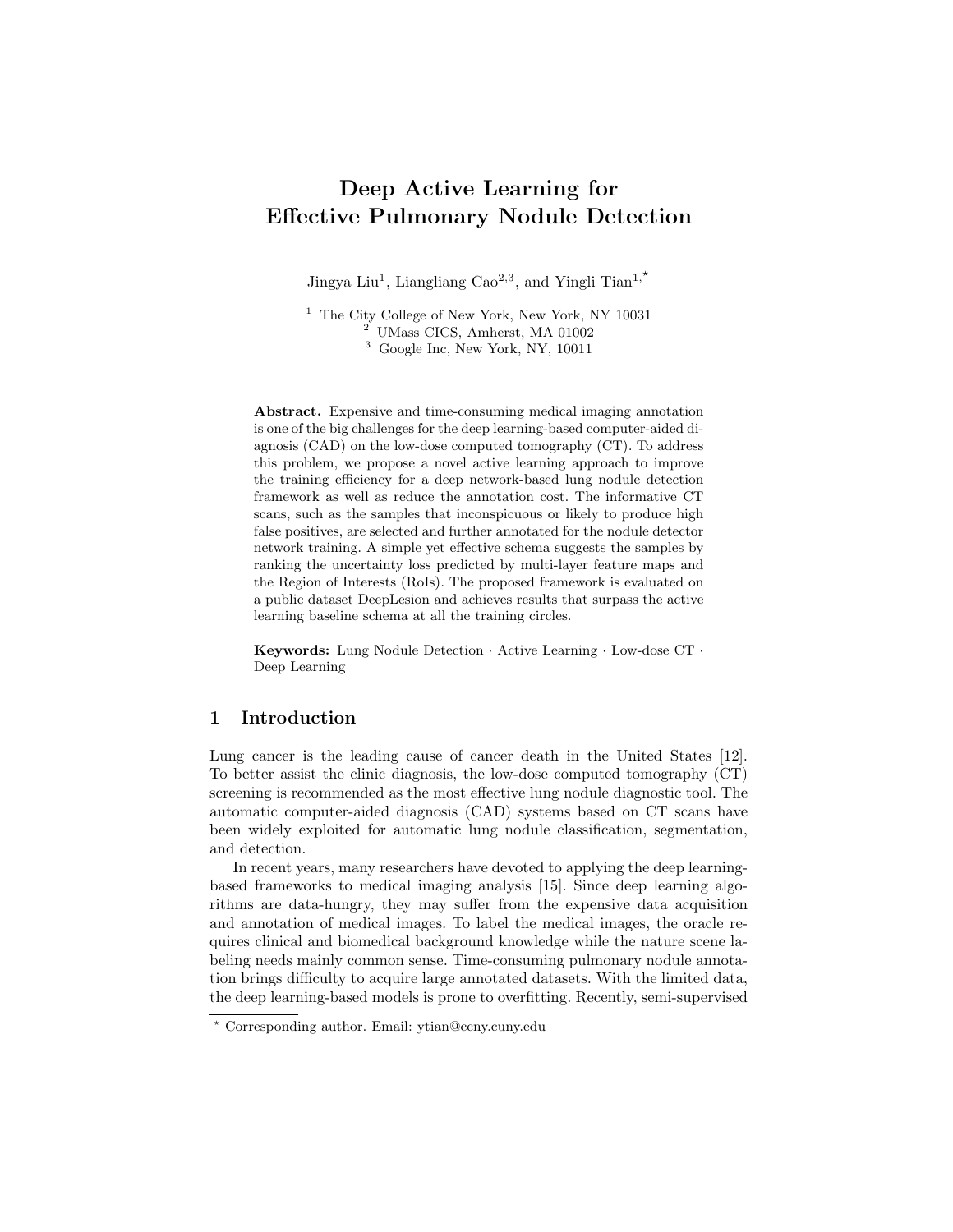



Fig. 4. Visualization of the selected nodule samples on 20%,40%,60%,80% active learning circle respectively. The x-axis of the scatter map indicates the nodule diameter and y-axis correspond to the uncertainty loss prediction. We compare the samples for the random sampling (marked as blue dots), and learning-loss sampling (marked with black dots) with the proposed active learning schema (marked as cyan dots).

Selected Sample Analysis The samples selected by the proposed method, learning-loss prediction, and random sampling within 20%, 40%, 60%, 80% active learning cycles are compared in Fig 4. X-axes and Y-axes indicate the nodule diameter and the predicted loss value for the corresponding CT scan. As the RoI regions selected by the proposed detector are the potential candidate regions, by selecting the candidates containing RoI regions with higher loss in the object function, the algorithm aims at finding the candidates with the highest potential to be predicted as miss-detected candidates (negative candidates) and the false detected candidates (positive candidates). For the samples selected from the 20% training cycle, we can observe that most of the predicted losses from the proposed active learning strategy (marked as cyan dots) are higher than other methods especially random sampling (marked as blue). With the learning circle increasing from 40% to 60%, the proposed method leans to focus on the nodules with the small size, while the random sampling still selects the large nodule with low loss values. The learning-loss (marked as black) predicts higher and clusters are more sparse. When the training cycle increases to 80%, it is worth noting that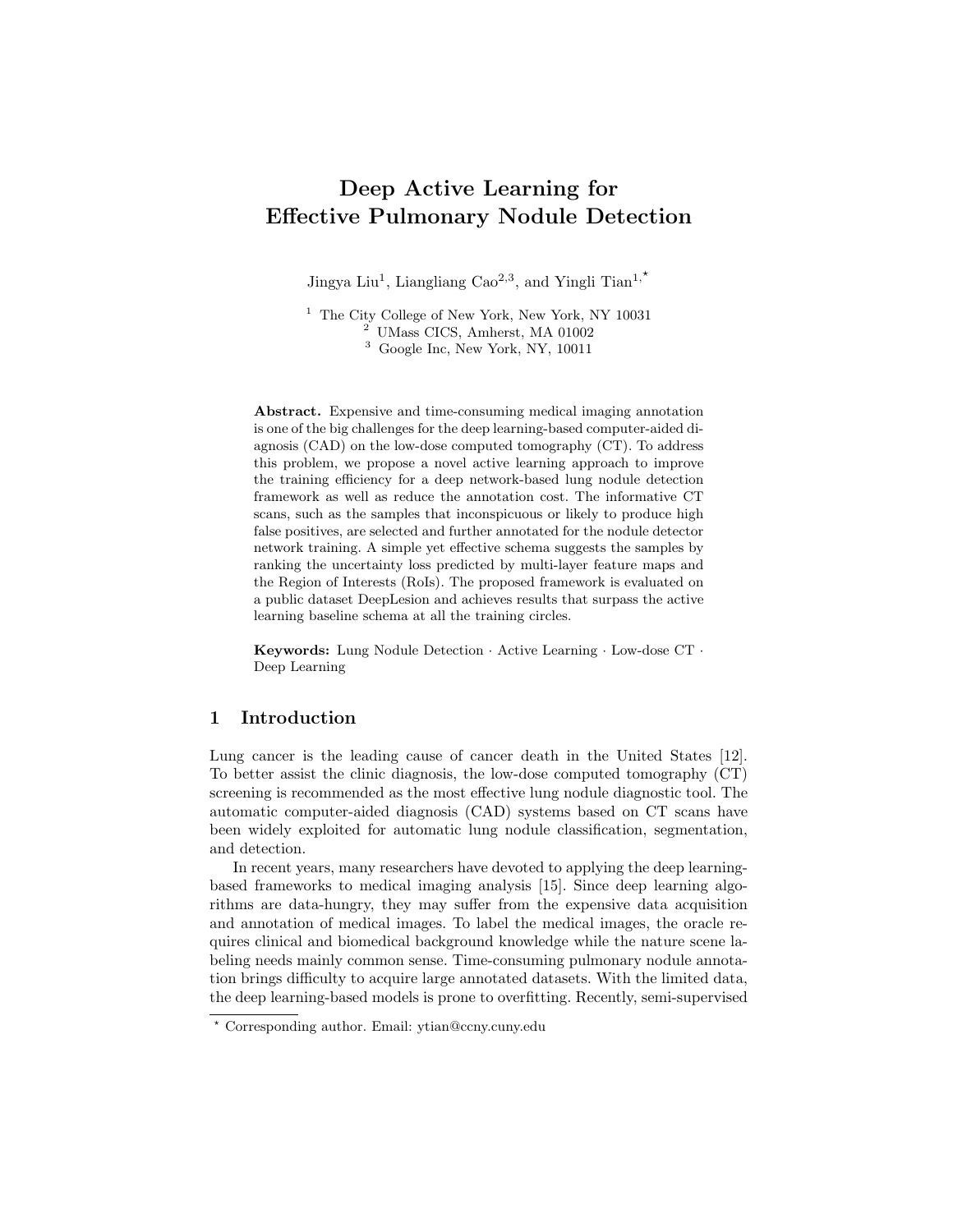the predicted loss values of the active learning-based sample selection strategies gradually decreases due to the priority to select informative samples, while the remaining 20% of the unlabeled data contains majority easy samples.

### 4 Conclusion

To eliminate expensive annotation costs and effort to acquire large datasets, we have proposed an active learning schema to select the valuable CT scans to train a deep learning-based pulmonary nodule detector. A simple yet effective active learning schema predicts loss from multi-layer features and RoIs for sample selection. The experimental results have demonstrated that the proposed framework has great potential in accelerating clinic diagnosis.

## Acknowledgement

This material is based upon work supported by the National Science Foundation under award number IIS-1400802.

## References

- 1. Budd, S., Robinson, E.C., Kainz, B.: A survey on active learning and human-inthe-loop deep learning for medical image analysis. arXiv preprint arXiv:1910.02923 (2019)
- 2. Budd, S., Sinclair, M., Khanal, B., Matthew, J., Lloyd, D., Gomez, A., Toussaint, N., Robinson, E.C., Kainz, B.: Confident head circumference measurement from ultrasound with real-time feedback for sonographers. In: International Conference on Medical Image Computing and Computer-Assisted Intervention. pp. 683–691. Springer (2019)
- 3. Chen, X., Williams, B.M., Vallabhaneni, S.R., Czanner, G., Williams, R., Zheng, Y.: Learning active contour models for medical image segmentation. In: Proceedings of the IEEE Conference on Computer Vision and Pattern Recognition. pp. 11632–11640 (2019)
- 4. Gal, Y., Islam, R., Ghahramani, Z.: Deep bayesian active learning with image data. In: Proceedings of the 34th International Conference on Machine Learning-Volume 70. pp. 1183–1192. JMLR. org (2017)
- 5. Jing, L., Tian, Y.: Self-supervised visual feature learning with deep neural networks: A survey. arXiv preprint arXiv:1902.06162 (2019)
- 6. Károly, A.I., Fullér, R., Galambos, P.: Unsupervised clustering for deep learning: A tutorial survey. Acta Polytechnica Hungarica 15(8), 29–53 (2018)
- 7. Lin, T.Y., Dollár, P., Girshick, R., He, K., Hariharan, B., Belongie, S.: Feature pyramid networks for object detection. In: Proceedings of the IEEE Conference on Computer Vision and Pattern Recognition. pp. 2117–2125 (2017)
- 8. Liu, J., Cao, L., Akin, O., Tian, Y.: 3DFPN-HS<sup>2</sup>: 3D Feature Pyramid Network Based High Sensitivity and Specificity Pulmonary Nodule Detection. In: International Conference on Medical Image Computing and Computer-Assisted Intervention (2019)